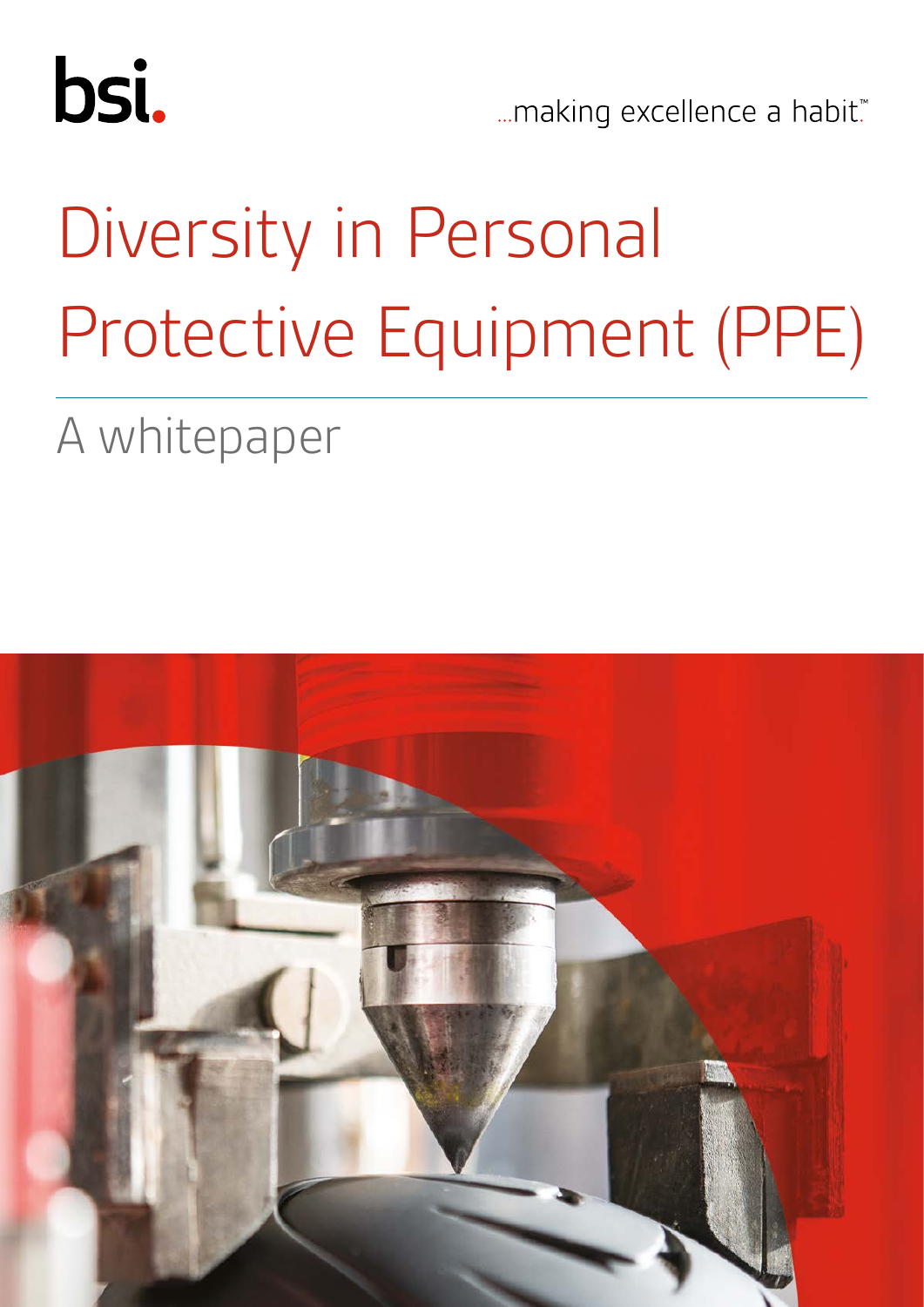## Diversity in Personal Protective Equipment

Contents

- Introduction
- Not just small men 2
- Economies of scale 3
- More than just comfort 4
- Empowering the workforce 5
- Conclusion 6
- About the Author 7
- Acknowledgements 8

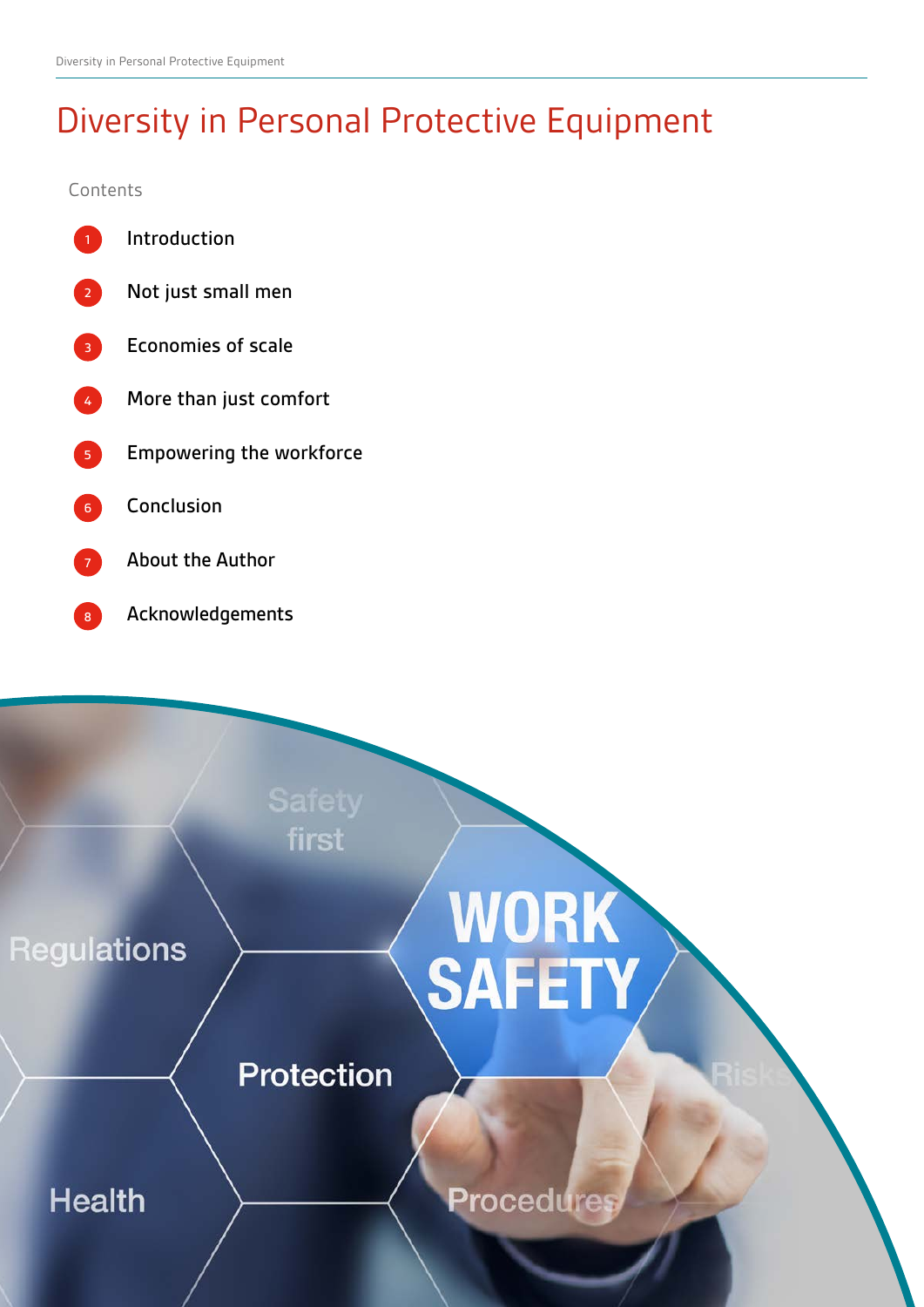#### Introduction

PPE (Personal Protective Equipment) is not a modern concept. Human beings have been making equipment to protect themselves for hundreds of millennia. There are numerous examples from across history – many related to warfare. Even in this field there are examples of provision for a more diverse group, including women. Perhaps one of the most famous example is the suit of armour provided by Charles VII of France for Joan of Arc. And yet, the provision of PPE that genuinely takes into account the needs of a truly diverse workforce remains poor.

## Not just small men

Whilst Joan's suit was custom made, most PPE that is available for the workplace is based on generic anthropometric data. Generally if you are outside of the 5th or 95th percentile, then the hope of finding anything to fit is low, whether male or female. There is anthropometric data for both men and women from across all parts of the world. Whilst much of this data is old and does not fully reflect modern body frames, it does cover men and women and shows quite clearly that women are not just small men. Women's feet aren't just smaller but are narrower, so a small size 'male' safety boot is unlikely to fit a female foot. The same is true for a safety glove in 'small'. If not designed specifically for women, the palm area will be too big and the fingers too long and wide. Simply making something a bit bigger or a bit smaller does not address diversity needs. Additionally, anthropometric data is limited to a few metrics and does not provide a complete anatomically accurate picture.

The next challenge is that standards written for PPE often fail to take into account a more diverse end user. Health and safety is an industry which has a predominately male demographic, although this is changing. The experts that develop the standards come from this demographic, which means there can be a lack of diversity on the committees that write PPE standards around the world.

These committees do also have to rely on the existing anthropometric data, which as mentioned, has its limitations. The outcome is that the standards to which PPE manufacturers have to comply often restrict the ability to make PPE that is suitable for women or different ethnic backgrounds.

The 2006 report 'Personal Protective Equipment For Women – Addressing the Need<sup>1</sup> reported that the "CSA revised its safety footwear standards to allow shoe-makers to manufacture Grade 1 boots in narrower widths without sacrificing the level of protection offered to workers with small feet…These changes have had a positive impact in increasing the availability of women's safety footwear."

Other examples of standards committees becoming more diverse are available. For instance, the UK Committee PH/3/11 Protective Equipment for Sports Players which mirrors the European committee CEN/TC 162/WG 11 Body protection for sports, includes input from both males and females and is chaired by a woman. The standards which they are responsible for developing are increasingly accounting for diversity of all types. In fact, the UK National Standards Body, BSI, has a project to identify all standards that need to have a 'personal' aspect to them – and this includes not only gender and cultural

diversity but also religious, disability, medical and other forms of body differences such as amputees.

It is in the area of respiratory protective equipment (RPE) where we are seeing actual change to cater for diversity. Because there is a critical need for respiratory products to fit the user properly, there has been a large ISO project to produce a set of respiratory standards that reflects up-to-date research on face shapes and gender. Data used showed that there was a big difference in facial characteristics between Caucasian, sub-Sahara and European facial types. In other words, the new standard is written with the human in mind.

Part of the output was ISO 16900-1:2014 Part 1: Determination of inward leakage. This standard isn't referenced in the 'official journal' (reference list for harmonized standards) but is defining the way the respiratory standards are going. The ISO standard specifies an increase in the number of test subjects from 10 (as is normal for most European standards), to 25 in order to provide greater representation of human diversity. Any testing against the standard also needs to take into account different breathing patterns while performing various physical tasks. This is also having an impact on tests where human subjects are not used (just models) with the introduction of five test headforms for things like breathing tests to accommodate different face shapes and sizes.

ISO 16900-1:2014 standard also refers to another standard – ISO/TS 16976-2:2015 Respiratory protective devices — Human factors. Here the focus is on determining whether the RPE is fit for purpose based on how and where it is used.

#### This means, for the first time human factors come into the equation, including:

- **•** Ergonomics
- **•** Work rate
- **•** Dead space in the device
- **•** Work of breathing
- **•** Thermal effects
- **•** Psychological effects
- **•** Speech transmission

One of the most important physiological factors is how much air the wearer needs. The ISO standard uses a staggered scale of work rates. This means that a respirator is classified according to how hard the wearer can work without 'overbreathing' the device (breathing too hard for the device).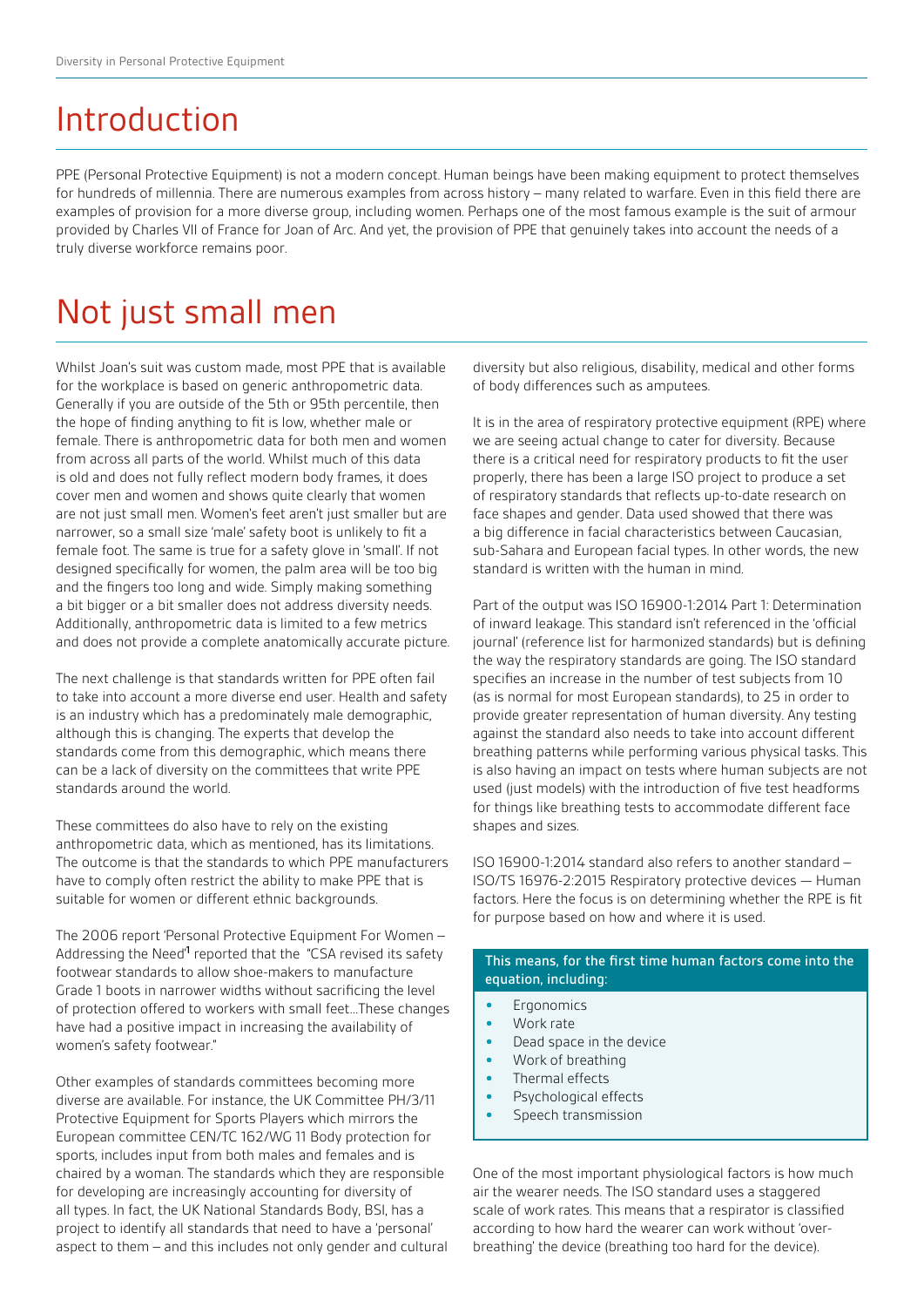#### Economies of scale

The final barrier to better choice of PPE for a more diverse workforce is economic. The provision of a suitable selection of PPE to meet all sizes and sexes is market driven – the economics of cost versus return. In simple terms, historically there was no money to be made in PPE for a diverse minority of the workforce. Take for example women. A boom of women entered the workforce in the 1960s and continued to surge through 1999 where it peaked at 60% of the workplace being comprised of female employees<sup>2</sup>. Now the global labour force participation rate for women is 50 per cent, compared to 76 per cent for men<sup>3</sup>. Where women are the predominant workforce, the provision of PPE designed for women is significantly better, for example in healthcare or the equine industry, or in countries where women are more evenly represented across all industries, such as Sweden.

The challenge arises in those industries where women are under-represented. Here, the market forces have meant that the economics of providing a comprehensive selection of PPE for women have simply not been there. Where the female workforce is restricted to a single supplier, as is often the case with employer procurement contracts, finding PPE that fits correctly becomes challenging. Whilst most of the large PPE suppliers in high income countries do now provide some sizing for women, the choice is limited. This means that the 'personal' in PPE becomes null and void, as women are unable to try on a range of PPE to find the equipment that best fits them and is comfortable.

More worryingly still are the reports of women covering the

costs of PPE themselves, taking sickness leave or changing jobs due to embarrassment or lack of consideration for normal biological changes such as pregnancy and menopause.

Samantha Lushtak recalls when she was pregnant having to purchase three pairs of safety shoes. "My employer (at the time) had a policy which was to buy one pair annually unless they clearly needed to be replaced. Because my feet were growing and my body was changing so rapidly, I needed wider and wider shoes with more and more arch support, and ultimately needed something that would slip on instead of lace-up (an ergonomic concern). By the second pair of shoes, I was purchasing them for myself out of pocket to avoid the awkwardness of explaining what was going on to my facilities manager." Samantha was also in charge of her emergency response team and had to ban herself from taking part in the drills and responding to incidents because the level B suits got too hot to allow her to use them and her face was changing so much that she couldn't be confident in her self-contained breathing apparatus mask fit a few months after her fit test.

Here the internet has provided an effective solution. Employers which allow their workforce to source their own PPE (with guidelines on cost and requirements) can greatly increase the engagement and compliance of the workforce as the individual can take control of the sourcing of PPE that best fits them. Sourcing from countries with a better range, or even different industries – the equine industry has a good range of steel toe cap boots for instance, can be both practical and cost effective.

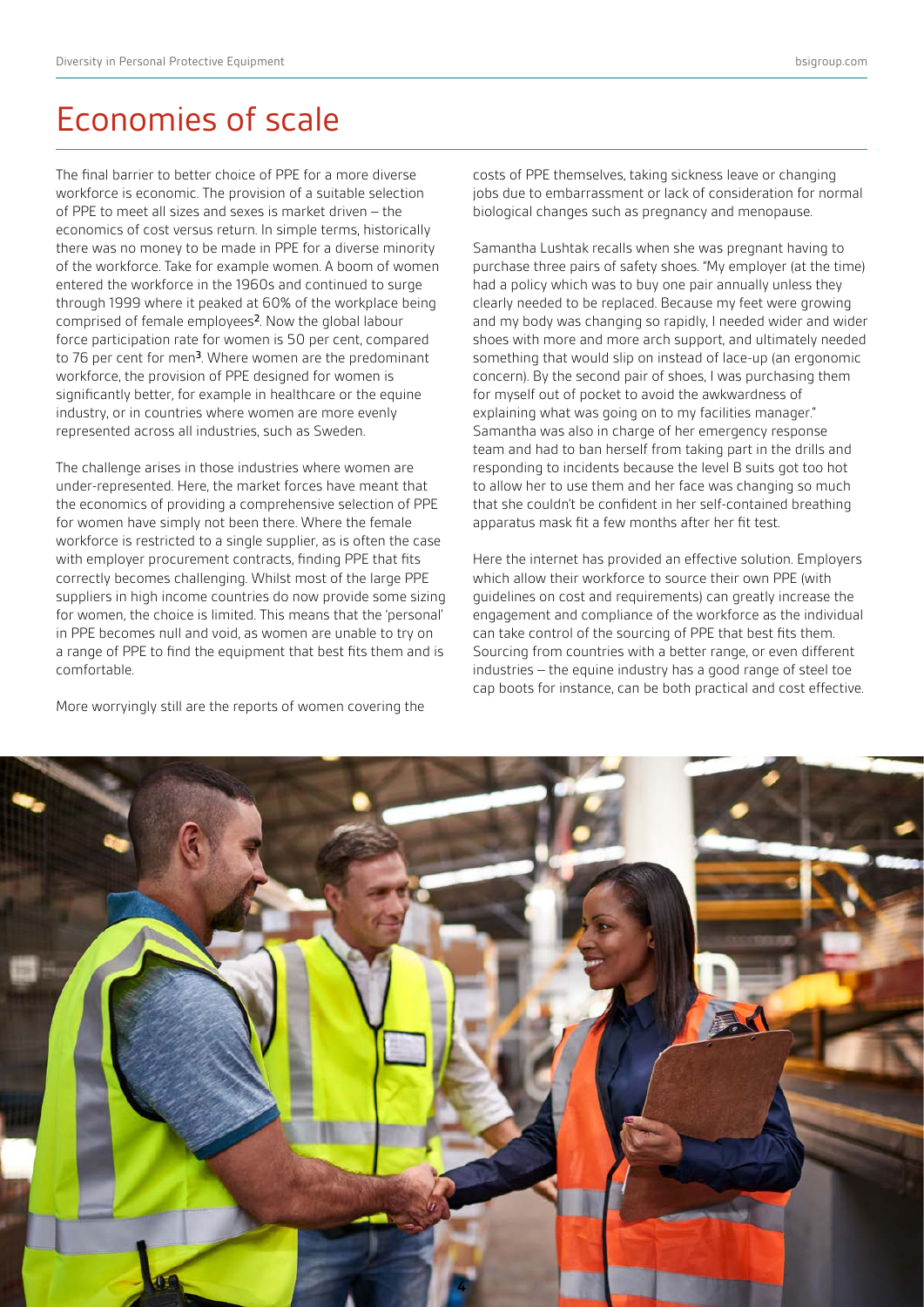## More than just comfort



Fit is an essential component to the effectiveness of PPE. Fit will also have an impact on comfort and this in turn, will impact compliance levels. Any human – male or female, will be unhappy about wearing something that is uncomfortable. Worse still, ill-fitting equipment can increase safety risks and actually cause physical and even mental ill-health. Overalls, trousers, gloves which are too long or big can create tripping, entanglement, dexterity and contamination risks, as legs/ sleeves are rolled, taped or even tied up: "I stuffed cotton in the fingers, put tape at the wrist, and tacked the top with staples to stop sparks from getting down the sleeve..."<sup>2</sup>

Ill-fitting and heavy boots, breathing apparatus and body protectors can give rise to acute and chronic musculoskeletal disorders. Poor fitting PPE can also be used as a source of bullying, harassment and intimidation. In 2016, in the UK, the trade union Prospect, Women in Science and Engineering (WES), the Institution of Mechanical Engineers (IME) and the Trade Union Congress (TUC) conducted a survey exploring the issue of PPE for women. It found that not only did PPE hamper their work, create discomfort and injury but 28% of respondents reported that they had been subjected to derogatory comments as a result of ill-fitting PPE such as:

- **•** 'You look like a kid playing dress up'
- **•** 'Are you wearing your Dad's clothes'
- **•** 'Here comes the elephant'

Heat stress is a well-known risk associated with PPE use, especially in hot and humid climates. For women this can be heightened as the monthly menstrual cycle increases core body temperature and can become even more serious during the menopause. The Prospect/WES/IME/TUC report found that 21 per cent of women wore PPE during the menopause. Of

these, 38 per cent had curtailed their duties and 4 per cent had changed roles as a result of PPE issues.

Body protectors and stab vests can bring additional challenges. The 2017 TUC guidance document 'Personal Protective Equipment and women<sup>4</sup> reported "In 1997 a women police officer was stabbed and killed while using a hydraulic ram to enter a flat. She had removed her body armour because it was too difficult to use the ram while wearing it. Two years later a woman police officer disclosed she had to have breast reduction surgery because of the health effects of wearing her body armour". Whilst stab vests may come with 'formed' panels for women's breasts, they take a 'one size fits' all approach, and other measurements such as torso length are not adapted. Furthermore, they don't take into account biological changes – breasts can become larger and more tender during the menstrual cycle and pregnancy - and finding a 'comfortable' vest after a mastectomy can be impossible.

The same TUC guide also reported on the Coastguard service's one piece overalls "they make it very inconvenient for female coastguards to use the toilet while wearing them. There is a double zip at the front which is great for males, but for female coastguards it is very impractical to go to the bathroom. It isn't just a matter of having to take off the overalls to use the bathroom. The overalls form a base layer over which several other pieces of PPE are often worn, such as foul weather clothing, life jackets, climbing harnesses etc. and it is a major operation to have to strip these all off in order to remove the overalls." Again, these challenges can be heightened during the menstrual cycle, pregnancy and menopause when there is often a need to visit the toilet more frequently to change sanitary wear or from pressure on the bladder.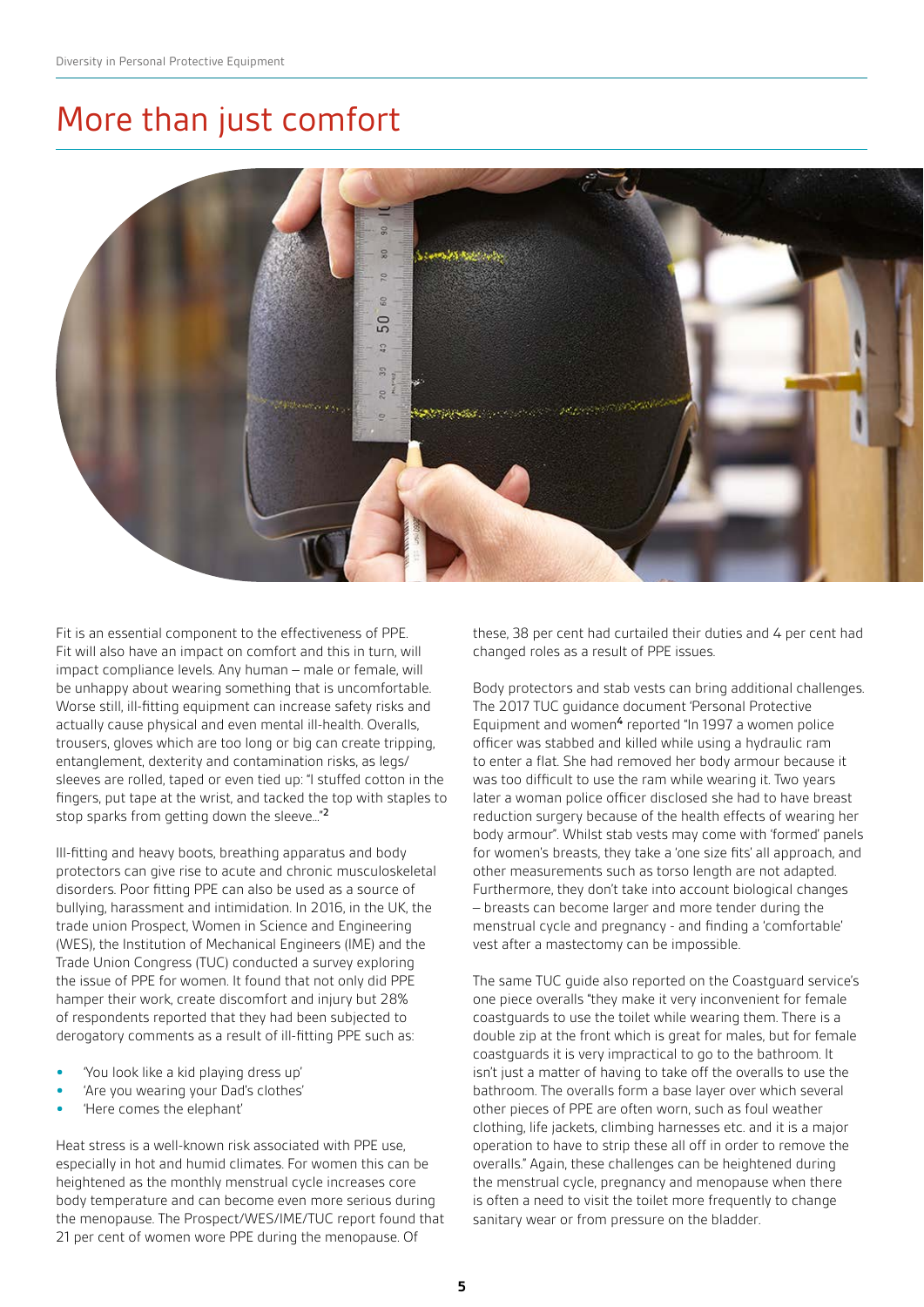#### Empowering the workforce



For employers, PPE is at the bottom of the hierarchy of controls - the last option for protecting workers from health and safety risks. Therefore, the most effective solution to deal with PPE that does not meet the needs of a diverse workforce is to remove the need for PPE wherever possible. Where it isn't possible, it is the organizational culture and effective consultation and participation of the workforce

which removes obstacles and barriers, such as discrimination or embarrassment (real or perceived). These principles are clearly seen in the new global standard on health and safety management – ISO 45001. Organizations that implement this standard will empower their workforce to participate in good health and safety and in many cases the workforce will come up with effective solutions to PPE challenges.

Additionally, ISO 45001 has an emphasis on creating a health and safety management system which works for the worker – as opposed to simply working for the organization. It has a much greater emphasis on considering the individual and managing risks beyond just safety. It requires an organization to identify hazards such as social factors including workload, work hours, victimization, harassment and bullying.

The standard also requires organizations to consider human factors – how work is performed and designed; the needs and capability of the worker; and the culture of the organization. So a 'one size fits all' approach is inconsistent with good health and safety. Finally, with its focus on continual improvement, ISO 45001 also requires "that opportunities to adapt work, work organizations and work environments to workers" are assessed and implementing where possible.

#### Conclusion

Increasing diversity is a factor which health and safety will have to take greater account of. Increasing participation of women in the workforce, an ageing population with its associated health needs plus growing ethnic diversity as a result of migration and birth rates means that responding to diversity is something all organizations will have to adapt to. In fact one study<sup>5</sup> estimated that there will be no ethnic or racial majority in the USA by 2042. 'Diversity' is more than this though. Different working patterns, for example shifts, the dependent self-employed (gig economy) or those with a portfolio career are all dimensions of diversity.

Human diversity should be seen in the same way as biodiversity in nature – as a positive source of exchange, innovation and creativity. We know that the most lush and productive regions of the world are the ones with the greatest biodiversity. It should therefore stand to reason that the most productive and flourishing organizations are those that successfully embrace diversity. Similarly we are moving to a society which champions protecting the environment and being responsible consumers of natural resources, so organizations should become custodians of their human resource.

However we need to understand the ecology of the system to ensure that we don't create imbalance. It is therefore important to understand the impact diversity has on occupational

health and safety. This is more than simply completing risk assessments for young workers or those with a mobility restriction. It needs to take into account differences in risk perception, attitudes to authority, time orientation, indirect communication, personal space, non-verbal communication, gender and even political history.

Organizational socialization – the process of conveying the organization's goals, norms, and preferred ways of doing things to its workers, or more simply 'identification with the organization' is therefore essential to managing diversity successfully. This does not mean pressuring workers to conform to a single norm but rather diversity as the norm. But how do organizations do this? Here there is no surprise; it starts with leadership and in particular transformational leadership. Developing capability in emotional intelligence across the organization is also important as this creates empathy and reduces conflict. The final element is 'inclusion' – involving and empowering workers.

Transformational leadership, emotional intelligence and worker inclusion – these are at the heart of good occupational health and safety, so embracing diversity for organizations with a proactive approach to health and safety should be a natural part of its ecology.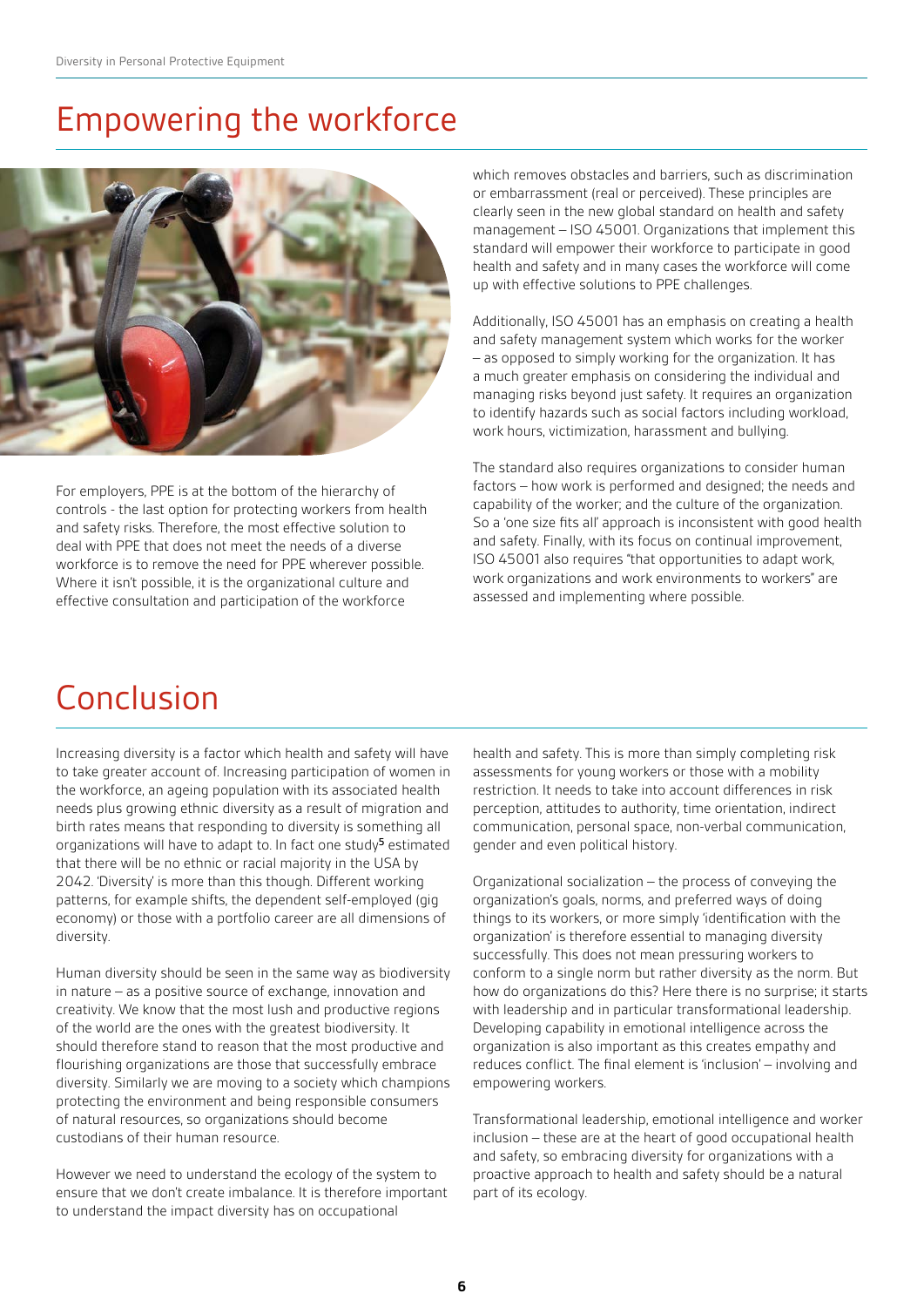#### About the author

Kate Field (CMIOSH) is BSI's Global Champion for occupational health and safety (OHS). Kate acts as expert and ambassador on OHS supporting the delivery of excellence and expertise across the 193 countries BSI operates in.

With a health and safety career spanning two decades, Kate has authored regulatory and technical guidance, written articles for a range of publications and is a successful global, keynote speaker and presenter.



#### Acknowledgements

With thanks to the following for their contributions:

Andreea Vieru, Programme Manager, BSI Standards

Hilary Roberts, Global Head of Marketing, Product Certification, BSI Assurance

Ian Richardson, Standards Publishing Manager, BSI Standards

Nathan Shipley, PPE Group Certification Manager, Product Certification, BSI Assurance

Samantha Lushtak, Consultant, BSI EHS

<sup>2</sup> Toossi, M., & Morisi, T. L. (2017, July). Women In The Workforce Before, During, And After The Great Recession

<sup>3</sup> ILO Women in Work Trends in 2016

<sup>5</sup> Johnson KM, Lichter DT. Growing diversity among America's children and youth: Spatial and temporal dimensions. Population and Development Review. 2010;36(1):151–176. doi:10.1111/ j.1728-4457.2010.00322.x